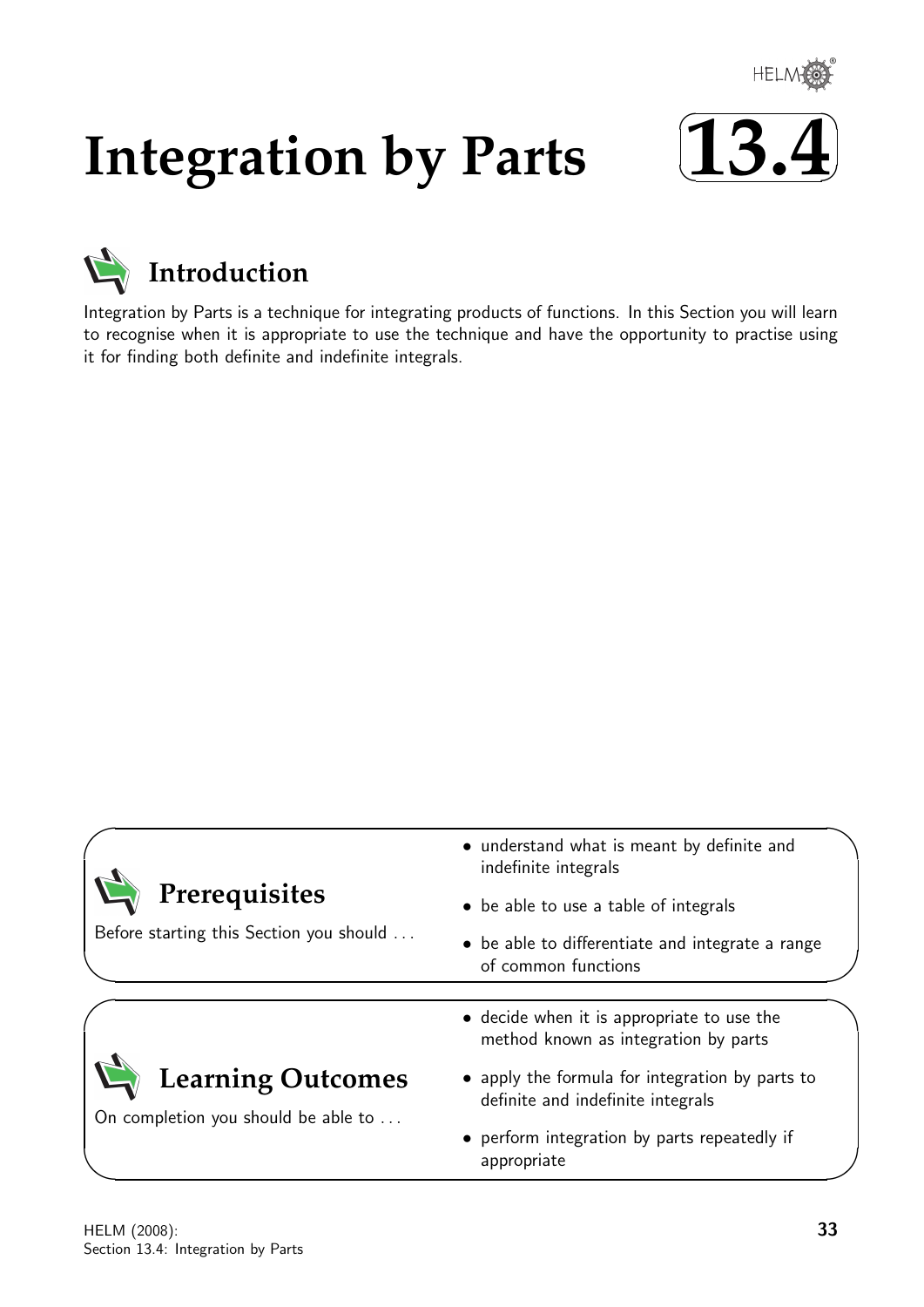# **1. Indefinite integration**

The technique known as integration by parts is used to integrate a product of two functions, such as in these two examples:

(i) 
$$
\int e^{2x} \sin 3x \, dx
$$
 (ii)  $\int_0^1 x^3 e^{-2x} \, dx$ 

Note that in the first example, the integrand is the product of the functions  $e^{2x}$  and  $\sin 3x$ , and in the second example the integrand is the product of the functions  $x^3$  and  ${\rm e}^{-2x}$ . Note also that we can change the order of the terms in the product if we wish and write

(i) 
$$
\int (\sin 3x) e^{2x} dx
$$
 (ii)  $\int_0^1 e^{-2x} x^3 dx$ 

What you must never do is integrate each term in the product separately and then multiply - the integral of a product is not the product of the separate integrals. However, it is often possible to find integrals involving products using the method of integration by parts - you can think of this as a *product rule* for integrals.

The integration by parts formula states:

Key Point 5 Integration by Parts for Indefinite Integrals For indefinite integrals, given functions  $f(x)$  and  $g(x)$ :  $\int f \cdot g \, dx = f \cdot \int g \, dx - \int \left( \frac{df}{dx} \cdot \int g dx \right) \, dx$ Alternatively, given functions  $u$  and  $v$ :  $\int u$  $\frac{dv}{dx}dx = u \cdot v - \int v$ du  $\frac{d}{dx}dx$ 

Study the formula carefully and note the following observations. Firstly, to apply the formula we must be able to differentiate the function  $f$  to find  $\frac{df}{dx}$  $\frac{dy}{dx}$ , and we must be able to integrate the function, g. Secondly the formula replaces one integral, the one on the left, with a different integral, that on the far right. The intention is that the latter, whilst it may look more complicated in the formula above, is simpler to evaluate. Consider the following Example: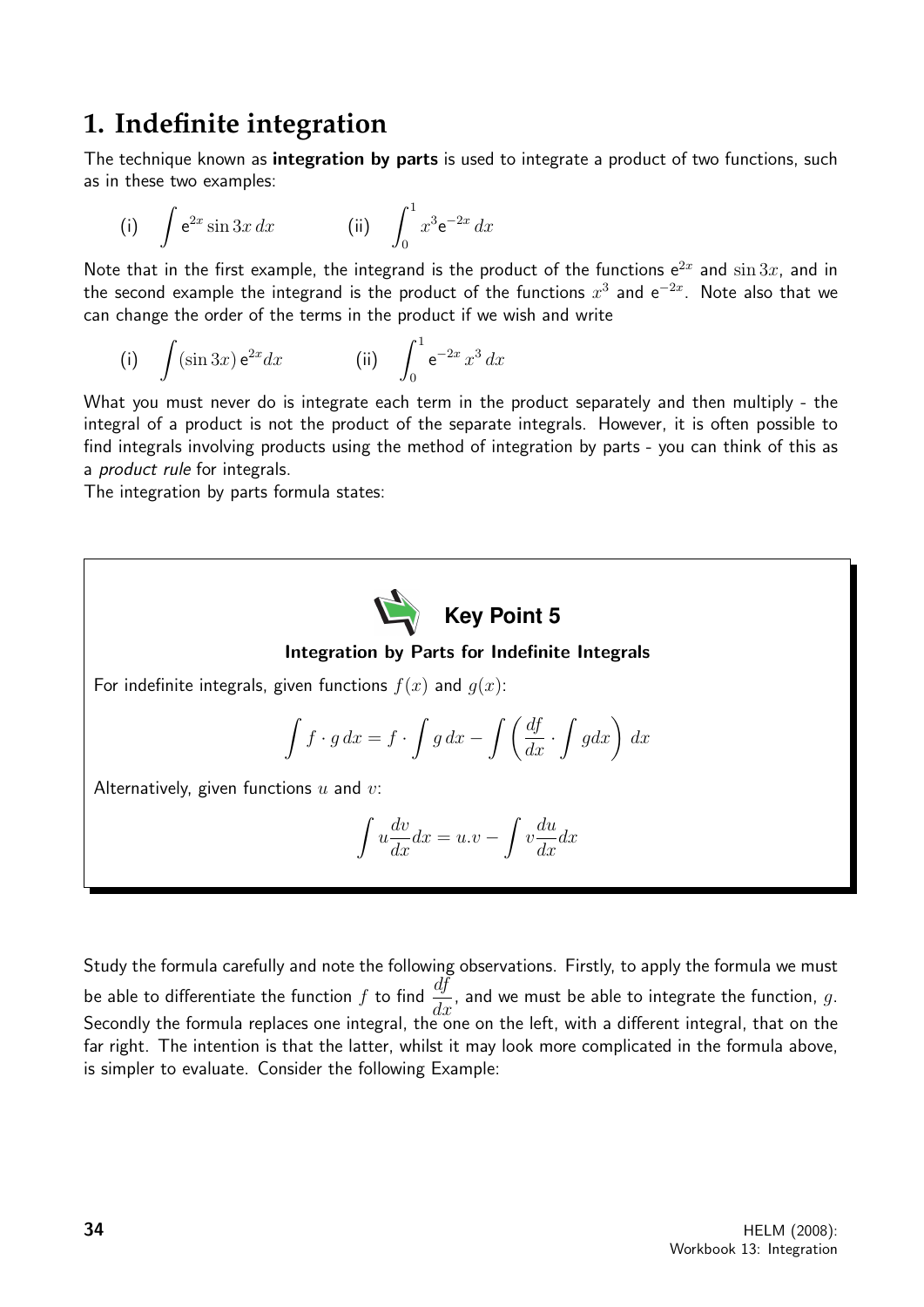# **Example 15**

Find the integral of the product of x with  $\sin x$ ; that is, find  $\int x \sin x \, dx$ .

## Solution

Compare the required integral with the formula for integration by parts: we choose

$$
f = x \qquad \text{and} \qquad g = \sin x
$$

It follows that

$$
\frac{df}{dx} = 1 \qquad \text{and} \qquad \int g \, dx = \int \sin x \, dx = -\cos x
$$

(When integrating q there is no need to worry about a constant of integration. When you become confident with the method, you may like to think about why this is the case.)

Applying the formula we obtain

$$
\int x \sin x \, dx = f \cdot \int g \, dx - \int \left(\frac{df}{dx} \cdot \int g dx\right) \, dx
$$

$$
= x(-\cos x) - \int 1(-\cos x) \, dx
$$

$$
= -x \cos x + \int \cos x \, dx = -x \cos x + \sin x + c
$$



Let 
$$
f = 5x + 1
$$
 and  $g = \cos 2x$ . Now calculate  $\frac{df}{dx}$  and  $\int g dx$ :

### Your solution

Answer  
\n
$$
\frac{df}{dx} = 5 \text{ and } \int \cos 2x \, dx = \frac{1}{2} \sin 2x.
$$

Substitute these results into the formula for integration by parts and complete the Task:

### Your solution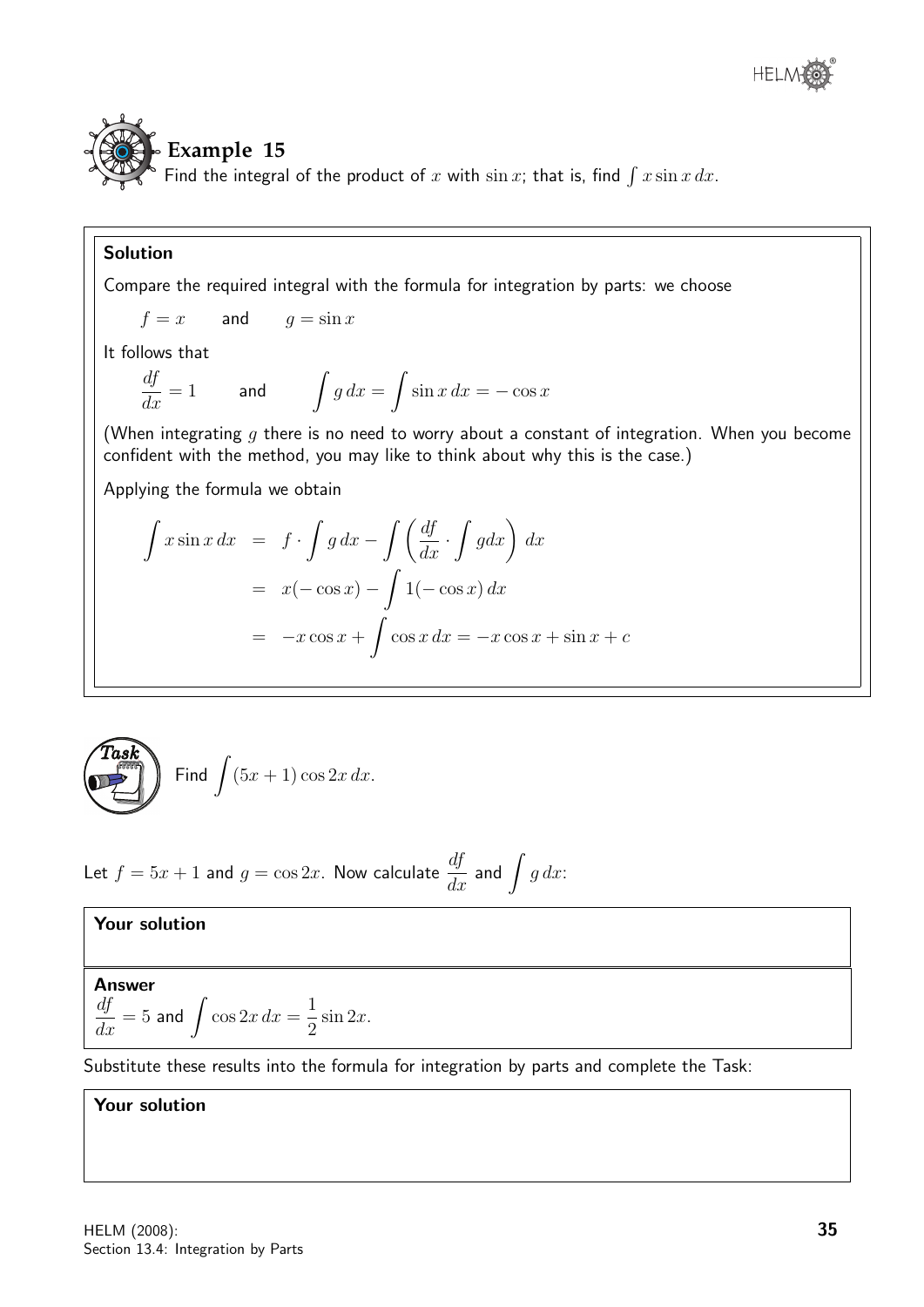**Answer**  

$$
(5x + 1)(\frac{1}{2}\sin 2x) - \int 5(\frac{1}{2}\sin 2x)dx = \frac{1}{2}(5x + 1)\sin 2x + \frac{5}{4}\cos 2x + c
$$

Sometimes it is necessary to apply the formula more than once, as the next Example shows.

**Example 16**  
Find 
$$
\int 2x^2 e^{-x} dx
$$

**Solution**  
\nWe let 
$$
f = 2x^2
$$
 and  $g = e^{-x}$ . Then  $\frac{df}{dx} = 4x$  and  $\int g dx = -e^{-x}$   
\nUsing the formula for integration by parts we find  
\n
$$
\int 2x^2 e^{-x} dx = 2x^2(-e^{-x}) - \int 4x(-e^{-x}) dx = -2x^2 e^{-x} + \int 4x e^{-x} dx
$$
\nWe now need to find  $\int 4x e^{-x} dx$  using integration by parts again. We get  
\n
$$
\int 4x e^{-x} dx = 4x(-e^{-x}) - \int 4(-e^{-x}) dx
$$
\n
$$
= -4x e^{-x} + \int 4e^{-x} dx = -4x e^{-x} - 4e^{-x}
$$
\nAltogether we have  
\n
$$
\int 2x^2 e^{-x} dx = -2x^2 e^{-x} - 4x e^{-x} - 4e^{-x} + c = -2e^{-x}(x^2 + 2x + 2) + c
$$

# **Exercises**

In some questions below it will be necessary to apply integration by parts more than once.

1. Find (a) 
$$
\int x \sin(2x) dx
$$
, (b)  $\int t e^{3t} dt$ , (c)  $\int x \cos x dx$ .  
\n2. Find  $\int (x+3) \sin x dx$ .  
\n3. By writing  $\ln x$  as  $1 \times \ln x$  find  $\int \ln x dx$ .  
\n4. Find (a)  $\int \tan^{-1} x dx$ , (b)  $\int -7x \cos 3x dx$ , (c)  $\int 5x^2 e^{3x} dx$ ,  
\n5. Find (a)  $\int x \cos kx dx$ , where k is a constant (b)  $\int z^2 \cos kz dz$ , where k is a constant.  
\n6. Find (a)  $\int t e^{-st} dt$  where s is a constant, (b) Find  $\int t^2 e^{-st} dt$  where s is a constant.

**36** HELM (2008): Workbook 13: Integration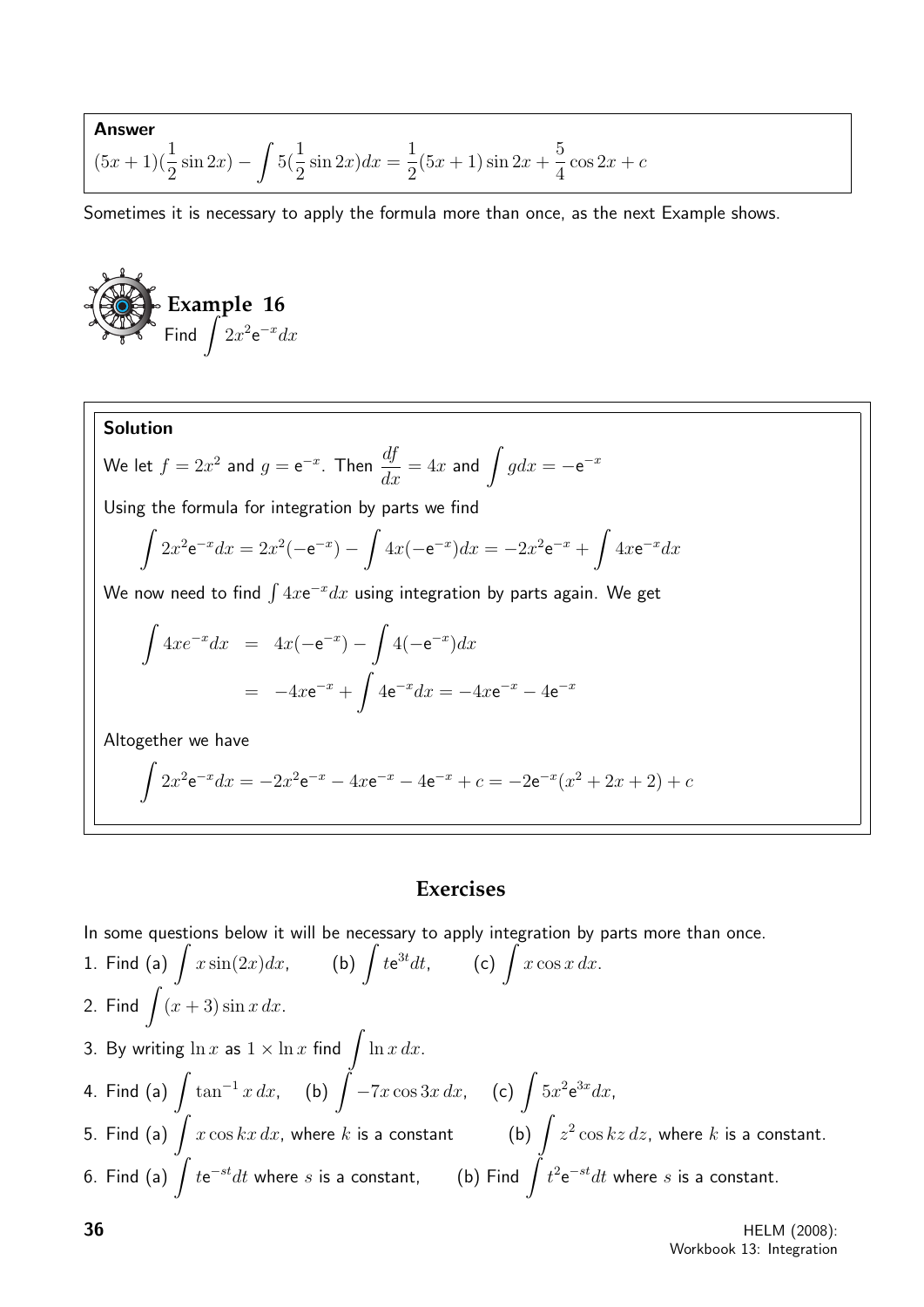

**Answers**  
\n1. (a) 
$$
\frac{1}{4} \sin 2x - \frac{1}{2}x \cos 2x + c
$$
, (b)  $e^{3t}(\frac{1}{3}t - \frac{1}{9}) + c$ , (c)  $\cos x + x \sin x + c$   
\n2.  $-(x+3)\cos x + \sin x + c$ .  
\n3.  $x \ln x - x + c$ .  
\n4. (a)  $x \tan^{-1} x - \frac{1}{2} \ln(x^2 + 1) + c$ , (b)  $-\frac{7}{9} \cos 3x - \frac{7}{3}x \sin 3x + c$ , (c)  $\frac{5}{27} e^{3x} (9x^2 - 6x + 2) + c$ ,  
\n5. (a)  $\frac{\cos kx}{k^2} + \frac{x \sin kx}{k} + c$ , (b)  $\frac{2z \cos kz}{k^2} + \frac{z^2 \sin kz}{k} - \frac{2 \sin kz}{k^3} + c$ .  
\n6. (a)  $\frac{-e^{-st}(st + 1)}{s^2} + c$ , (b)  $\frac{-e^{-st}(s^2t^2 + 2st + 2)}{s^3} + c$ .

# **2. Definite integration**

When dealing with definite integrals the relevant formula is as follows:





Solution We let  $f=x$  and  $g={\rm e}^x.$  Then  $\displaystyle{\frac{df}{dx}=1}$  and  $\displaystyle{\int g\,dx={\rm e}^x.}$  Using integration by parts we obtain  $\int_0^2$  $\boldsymbol{0}$  $xe^x dx =$  $\sqrt{ }$  $x e^x$ <sup>2</sup>  $\boldsymbol{0}$  $-\int_0^2$ 0  $1.e^x dx = 2e^2$  $e^x\Big]^2$ 0  $=2e^2 - [e^2 - 1] = e^2 + 1$  (or 8.389 to 3 d.p.)

Sometimes it is necessary to apply the formula more than once as the next Example shows.

HELM (2008): Section 13.4: Integration by Parts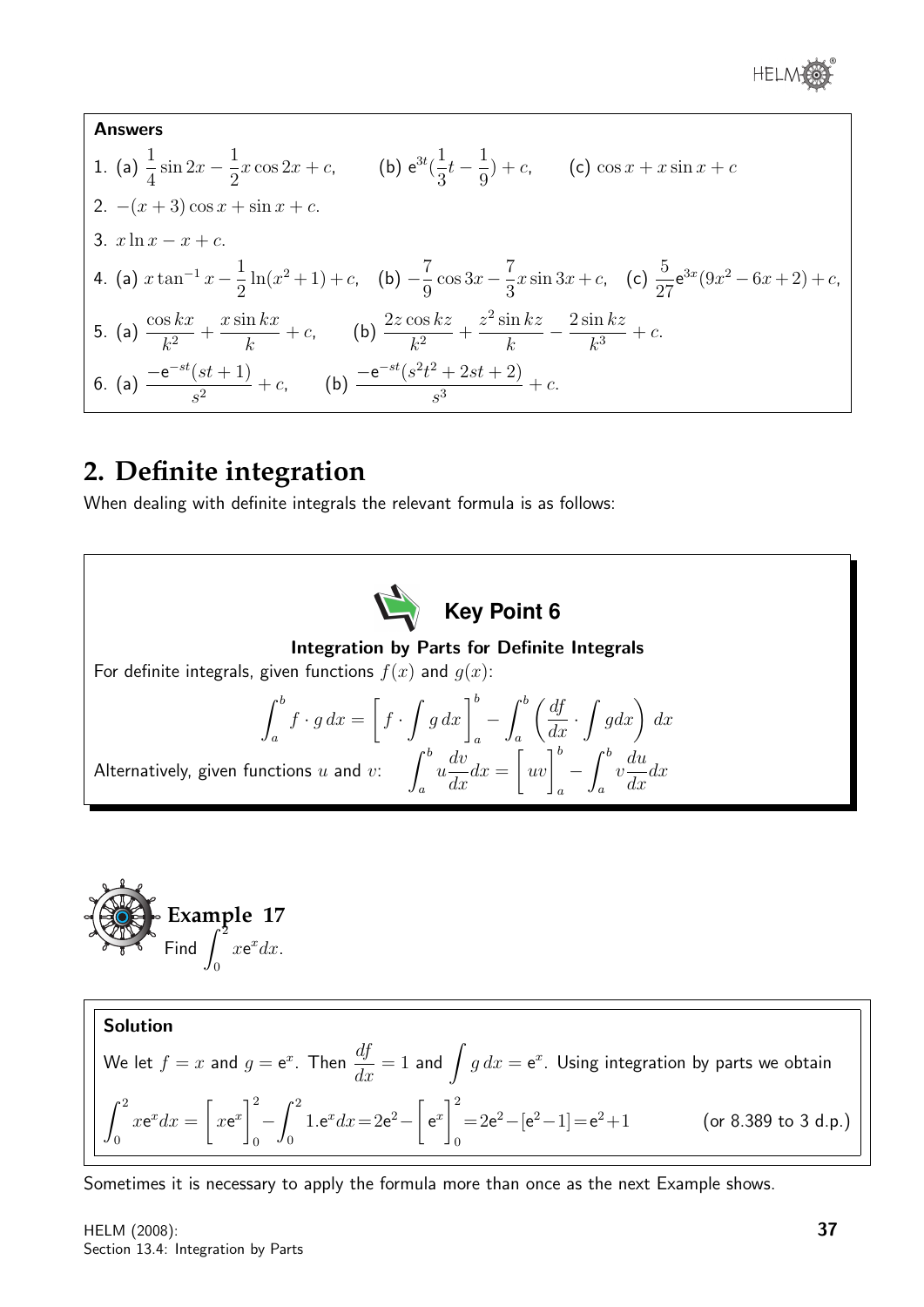

## Solution

We let 
$$
f = x^2
$$
 and  $g = e^x$ . Then  $\frac{df}{dx} = 2x$  and  $\int g dx = e^x$ . Using integration by parts:  
\n
$$
\int_0^2 x^2 e^x dx = \left[ x^2 e^x \right]_0^2 - \int_0^2 2x e^x dx = 4e^2 - 2 \int_0^2 x e^x dx
$$
\nThe remaining integral must be integrated by parts also but we have just done this in the example above. So  $\int_0^2 x^2 e^x dx = 4e^2 - 2[e^2 + 1] = 2e^2 - 2 = 12.778$  (3 d.p.)

$$
\left(\begin{matrix}\n\text{Task} \\
\text{Final}\n\end{matrix}\right) \quad \text{Find } \int_0^{\pi/4} (4 - 3x) \sin x \, dx.
$$

What are your choices for  $f, g$ ?

### Your solution

#### Answer

Take  $f = 4 - 3x$  and  $g = \sin x$ .

Now complete the integral:

**Your solution**  

$$
\int_0^{\pi/4} (4 - 3x) \sin x \, dx =
$$

Answer

$$
\int_0^{\pi/4} (4 - 3x) \sin x \, dx = \left[ (4 - 3x)(- \cos x) \right]_0^{\pi/4} - 3 \int_0^{\pi/4} \cos x \, dx
$$

$$
= \left[ (4 - 3x)(- \cos x) \right]_0^{\pi/4} - 3 \left[ \sin x \right]_0^{\pi/4}
$$

$$
= 0.716 \text{ to } 3 \text{ d.p.}
$$